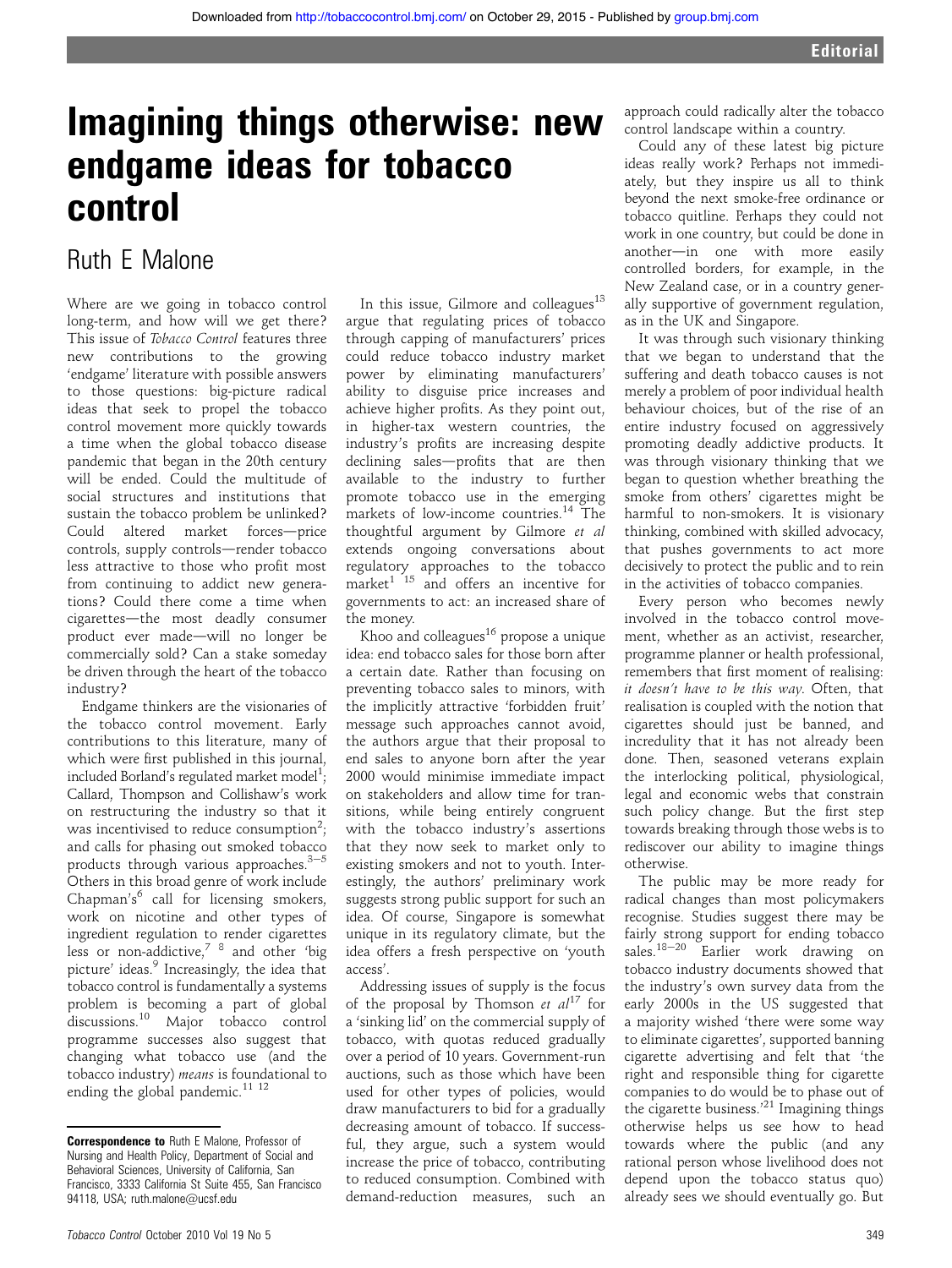the tobacco control problem remains at its core a political problem: How to get governments to take bigger-picture actions to protect public health when a powerful industry opposes measures that threaten profits?

If we fail to exercise our moral imaginations to envision radical change, we are abandoning future generations to suffer and die from the mistakes of the past. We must instead continue to wrestle with, critique, develop and advocate for new visions of tobacco control. It doesn't have to be this way.

Competing interests RM owns one share each of Philip Morris/Altria, Philip Morris International and Reynolds American Tobacco Company stock for research and advocacy purposes. She served as a tobacco documents consultant for the US Department of Justice in USA vs Philip Morris et al.

Contributors RM wrote the editorial.

Provenance and peer review Not commissioned; not externally peer reviewed.

Tobacco Control 2010;19:349-350. doi:10.1136/tc.2010.039727

#### **REFERENCES**

1. **Borland R.** A strategy for controlling the marketing of tobacco products: a regulated market model.  $\int$ *Tob Control* 2003:12:374-82.

- 2. **Callard C,** Thompson D, Collishaw N. Transforming the tobacco market: why the supply of cigarettes should be transferred from for-profit corporations to non-profit enterprises with a public health mandate.  $\int$ *Tob Control* 2005; **14**:278-83.
- 3. **Daynard RA.** Doing the unthinkable (and saving millions of lives). Tob Control 2009;18:5.
- **Hall W.** West R. Thinking about the unthinkable: a de facto prohibition on smoked tobacco products. Addiction 2008;103:873-4
- 5. **Gartner C, McNeill A. Options for global tobacco** control beyond the Framework Convention in Tobacco Control. Addiction  $2010; 105:1-3$ .
- 6. Chapman S, Liberman J. Ensuring smokers are adequately informed: reflections on consumer rights, manufacturer responsibilities, and policy implications.  $\int$ *Tob Control* 2005; **14**(Suppl 2): $\frac{18-13}{18}$
- 7. **Benowitz NL, Henningfield JE. Establishing** a nicotine threshold for addiction-the implications for tobacco regulation. N Engl J Med 1994:331:123-5.
- 8. Hatsukami DK, Perkins KA, LeSage M, et al. Nicotine reduction revisited: science and future directions. Tob Control 2010;19:436.
- 9. Laugesen M, Glover M, Fraser T, et al. Four policies to end the sale of cigarettes and smoking tobacco in New Zealand by 2020. N Z Med J 2010:123:55-67.
- 10. **Borland R,** Young D, Coghill K, et al. The tobacco use management system: analyzing tobacco control from a systems perspective. Am J Public Health 2010;100:1229-36.
- 11. Roeseler A, Burns D. The quarter that changed the world. Tob Control 2010;19(Suppl 1): $i3-15$ .
- 12. **Chapman S, Freeman B. Markers of the** denormalisation of smoking and the tobacco industry.  $T<sub>0</sub>$  Control 2008; 17:25-31.
- 13. **Gilmore AB, Branston JR, Sweanor D. The case for** OFSMOKE: how tobacco price regulation is needed to promote the health of markets, government revenue and the public. Tob Control  $2010:19:423-30$ .
- 14. **Callard CD.** Follow the money: how the billions of dollars that flow from smokers in poor nations to companies in rich nations greatly exceed funding for global tobacco control, and what might be done about it. Tob Control  $2010 \cdot 19 \cdot 285 - 90$
- 15. **Jha P,** Musgrove P, Chaloupka FJ, et al. The economic rationale for intervention in the tobacco market. In: Jha P, Chaloupka FJ, eds. Tobacco Control in developing countries. Oxford: Oxford University Press, 2000:153-74
- 16. Khoo D, Koong H-N, Berrick AJ, et al. Phasing-out tobacco: proposal to deny access to tobacco for those born from 2000. Tob Control 2010;  $19:355-60$ .
- 17. Thomson G, Wilson N, Blakely T, et al. Ending appreciable tobacco use in a nation: using a sinking lid on supply. Tob Control 2010;19:431-35.
- 18. **Thomson G.** Wilson N, Edwards R, Kiwi support for the end of tobacco sales: New Zealand governments lag behind public support for advanced tobacco control policies. N Z Med J 2010:123:106-11.
- 19. Wilson N, Edwards R, Thomson G, et al. High support for a tobacco endgame by Pacific peoples who smoke: national survey data. N Z Med J  $2010 \cdot 123 \cdot 131 - 4$
- 20. **Shahab L,** West R. Public support in England for a total ban on the sale of tobacco products. Tob  $Control$  2010:19:143-7.
- 21. Yang JS, Malone RE. 'Working to shape what society's expectations of us should be': Philip Morris's societal alignment strategy. Tob Control  $2008:17:391-8.$

#### Call for papers

2012 marks 20 years of publication of Tobacco Control. To celebrate this milestone, plans are underway for a special anniversary issue of the journal, to be published and distributed in conjunction with the next World Conference on Tobacco or Health in Singapore in 2012. The issue is envisioned as providing a snapshot of global tobacco control efforts at this moment in history, looking both backward at the progress made (and lessons learned in the process) and forward to the future of the next 20 years. In addition to commissioned papers on key topics, the editors invite open submission of papers, including: reviews of tobacco control topics not covered in previously published reviews; policy analyses of emerging issues in tobacco control; short commentaries providing a fresh perspective on tobacco control topics.

Send abstracts and a short cover letter to the editorial office, email: tobaccocontrol@bmjgroup. com. Closing date-15 November 2010.

All submissions will be reviewed by the senior editorial team and a limited number will be invited to submit full papers, which will be due no later than April 1, 2011. Papers not selected for the special issue may be invited to submit for regular issues. All manuscripts will be peer reviewed. Please consider contributing your good ideas to help make this a landmark publication that will serve as a tobacco control resource.